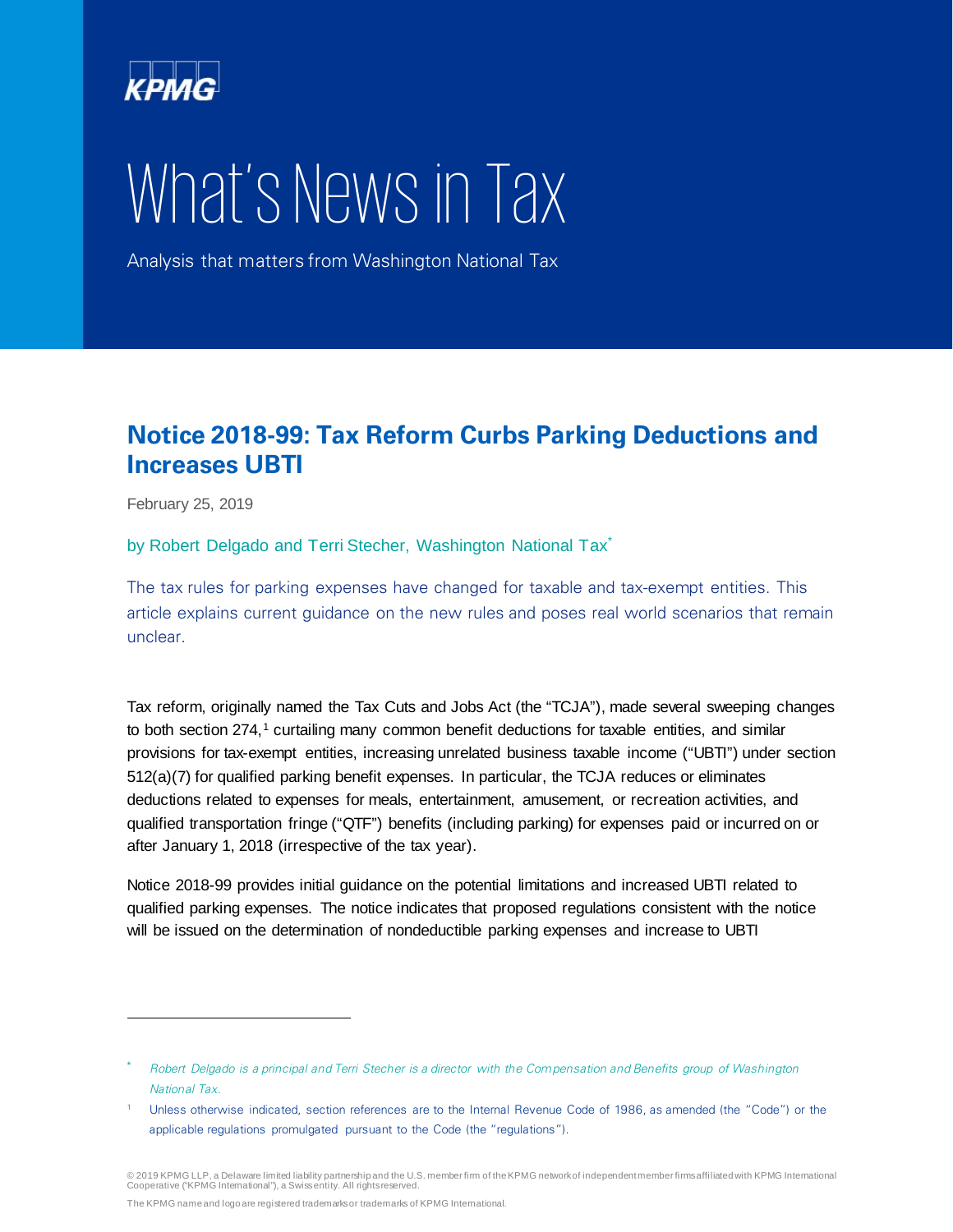attributable to QTFs. Generally, until there is additional guidance, taxpayers can rely upon any reasonable method for determining the amount of nondeductible expenses under section 274(a)(4) and increase in UBTI under section 512(a)(7). However, the notice does identify certain methods deemed unreasonable as well as certain methods that are deemed reasonable.

# **Background**

Prior to the TCJA, expenses to provide qualified transportation fringes under section 132(f) were deductible as ordinary and necessary business expenses. Qualified transportation fringe benefits include items such as transit passes, van pools, qualified parking benefits, and bicycle commuting reimbursement (post [2](#page-1-0)025)<sup>2</sup>. These benefits remain excludible from employee income, except for the bicycle commuting reimbursement, which is taxable to employees through December [3](#page-1-1)1, 2025.<sup>3</sup>

The TCJA amended section 274(a) to expressly disallow deductions for "the expense of any qualified transportation fringe (as defined in Section 132(f)) provided to the employee of the taxpayer." Qualified parking is considered a QTF.

Qualified parking is defined under section 132(f)(5)(C) as parking provided to an employee (a term that does not include partners, two percent shareholders of S corporations, sole proprietors, and independent contractors) by an employer—

- On or near the employer's business premises; or
- At a location from which the employee commutes to work (including commuting by carpool, commuter highway vehicle, mass transit facilities, or transportation provided by any person in the business of transporting persons for compensation or hire).

Parking is provided by an employer if—

- The parking is on property that the employer owns or leases;
- The employer pays for the parking; or
- The employer reimburses the employee for parking expenses.<sup>[4](#page-1-2)</sup>

QTFs (including qualified parking) can be provided to employees without cost or pursuant to a salary reduction agreement wherein an employee elects certain QTFs subject to certain requirements and limitations within the cafeteria plan. Section 132(f) excludes the value of a QTF from an employee's gross income up to an indexed monthly limit (the 2019 limit is \$265/month).

l

<sup>4</sup> Section 1.132-9, Q/A-4(d).

<span id="page-1-0"></span>Section 132(f)(1).

<span id="page-1-2"></span><span id="page-1-1"></span><sup>3</sup> Section 132(f)(5)(F)(8).

<sup>© 2019</sup> KPMG LLP, a Delaware limited liability partnership and the U.S. member firm of the KPMG network of independent member firms affiliated with KPMG International Cooperative ("KPMG International"), a Swiss entity. All rights reserved.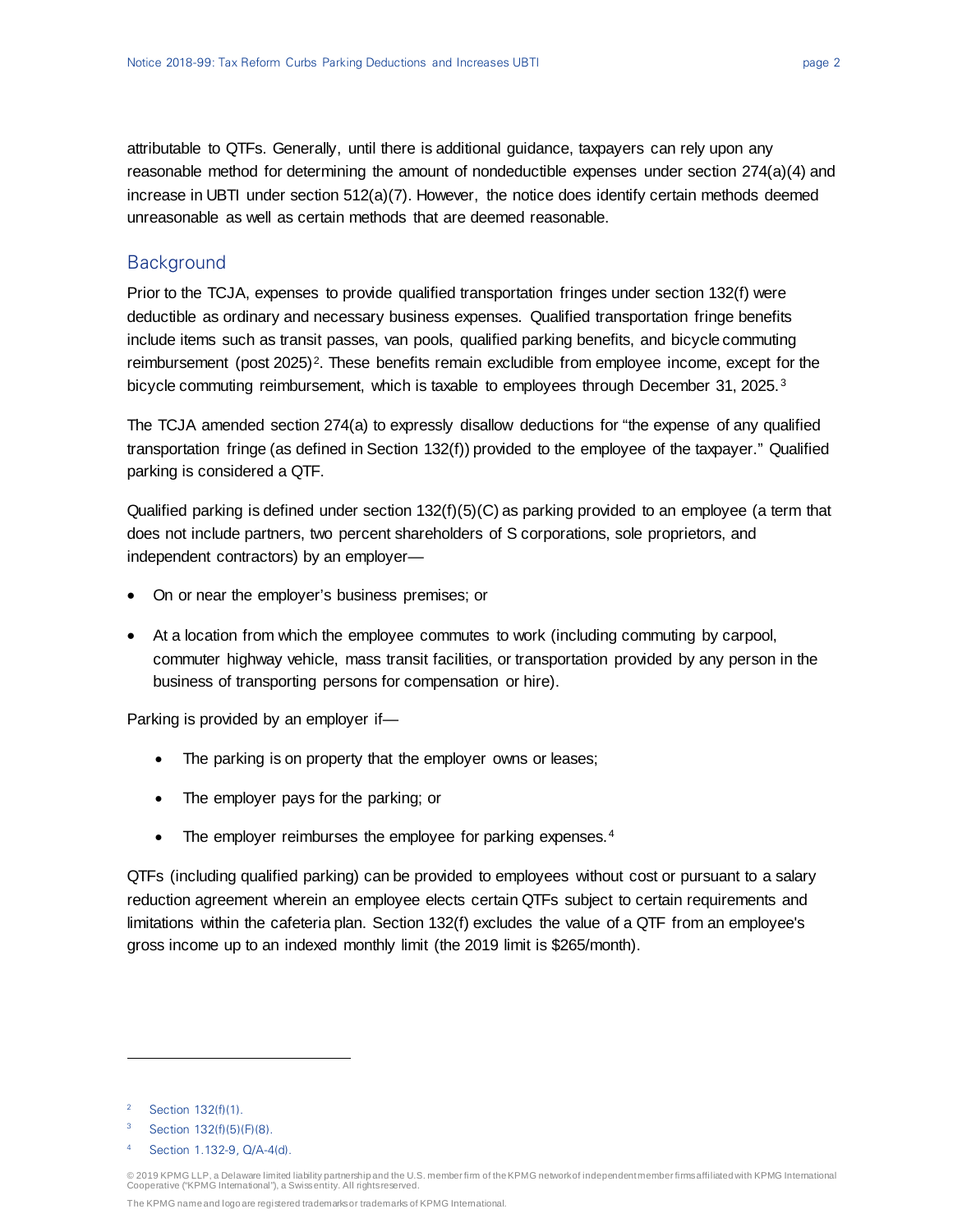# Notice 2018-99

#### What expenses are curbed?

The notice provides that the employer's expense of providing the QTF rather than value determines the amount of the disallowance.

#### ● Taxpayer pays a third party for employee parking

With respect to amounts paid to a third-party parking facility, the amount paid is the disallowed expense, except to the extent that the amount is imputed in income because it exceeds the monthly exclusion limitation (\$265 for 2019).

The notice provides several examples with a taxpayer paying a third party for employee parking. In Example 1, the taxpayer pays a third party \$100 per month per parking spot for 10 employees with total annual expenses of \$12,000. The \$100 per month per employee is excludible from employee income as a QTF. The entire \$12,000 is nondeductible.

Example 2 has the same facts as Example 1 except that the taxpayer pays \$300 per month for each parking spot. The QTF of \$260 is excludible from employee income, but \$40 per month must be reported as compensation and wages. The taxpayer has \$36,000 of total expenses of which \$31,200  $((\$260 \times 10) \times 12)$  is a nondeductible expense and  $\$4,800$   $((\$40 \times 10) \times 12)$  is deductible as compensation and not subject to the 274 limitation.

#### ● Parking owned or leased by taxpayer

The notice provides that for a parking facility owned or leased by the taxpayer, the lost deduction is related to the expenses related to the facility. These expenses include, but are not limited to, repairs, maintenance, utility costs, insurance, property taxes, interest, snow and ice removal, leaf removal, trash removal, cleaning, landscape costs, parking lot attendant expenses, security, and rent or lease payments or a portion of a rent or lease payment. However, depreciation is not an expense for this purpose. Additionally, expenses paid for items not located on or in the parking facility, including items related to property next to the parking facility, such as landscaping or lighting, are not included.

However, the notice does not provide a specific method for determining the amount of the employer's expenses associated with the parking facility. As such, when the lease and overhead expenses are not bifurcated between the office space and parking facility (e.g., if the lease agreement does not specifically state the cost of leasing the parking facility), any reasonable method may be used to allocate the associated costs. For example, employers may allocate expenses based on relative square feet, estimated usage, or the fair market value of similar parking facilities in the local area. This information may be determined by working with the employer's real estate department or KPMG's economic valuation services group.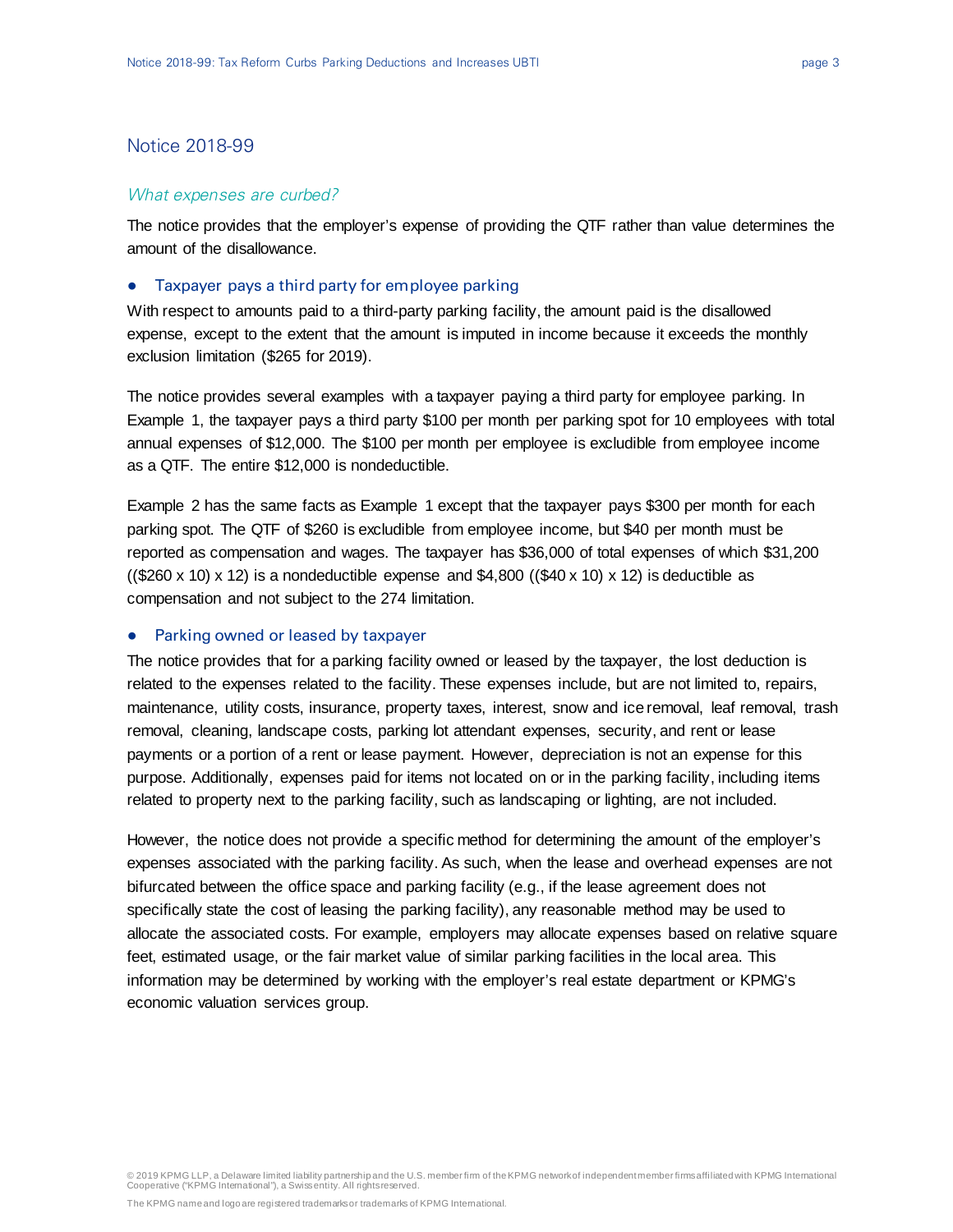#### Safe-Harbor Allocation Methods—Two Lanes

The notice generally provides that the allocation of expenses is based on any reasonable method; but, the notice does contain a couple lanes of safe harbor approaches within four steps set forth in the notice.

#### ● Step One: Calculate the disallowance for reserved employee spots

The taxpayer identifies the number of parking spots in the parking facility and the amount exclusively reserved for the taxpayer's employees. Spots can be reserved in a variety of ways including a "For employees only" sign or a separate facility or portion of a facility segregated by a barrier or limited entry.

The taxpayer must determine the percentage of reserved employee spots in relation to total parking spots. The percentage is multiplied by the taxpayer's total parking expenses. The product is the amount of parking expenses that is nondeductible under section 274(a)(4) or additional UBIT for a tax-exempt entity. The notice expressly deems a failure to allocate expenses to reserved employee spots to be an unreasonable allocation method for tax years beginning on or after January 1, 2019. However, a taxpayer can reduce or eliminate their reserved employee parking spots through March 31, 2019 and treat this change as retroactive to January 1, 2018.

## ● Step Two (Lane One): Determine the primary use of remaining parking spots "primary use test"

The taxpayer must determine whether the primary use of the remaining parking spots is for the general public or employees. The "general public" includes customers, clients, visitors, individuals delivering goods or series to the taxpayer, patients of a health care facility, students of an educational institution and congregants of a religious organization. The general public does not include employees, partners, or independent contracts of the taxpayer.

If the primary use (greater than 50 percent) of the remaining spots is for the general public, then the remaining expenses are deductible. Primary use of the parking spots for taxable entities is tested during normal business hours on a typical business day or, in the case of an exempt organization, during the normal hours of the exempt organization's activities on a typical day. Non-reserved spots that are available to the general public but empty during such periods are treated as available to the general public. If the actual or estimated usage varies significantly between days or times of the year, the taxpayer may use any reasonable method to determine actual or estimated use.

#### ● Step Three (Lane Two): Calculate the allowance for reserved nonemployee spots

If the primary purpose is not to provide parking to the general public, then the taxpayer may identify the number of spots in the facility that are exclusively reserved for nonemployees. Nonemployees include visitors and customers, as well as partners, sole proprietors, and two percent shareholders of S corporations. Spots can be reserved in a variety of ways including a "For customer only" sign or a separate facility or portion of a facility segregated by a barrier or limited entry. There is no transition rule for changing reserved nonemployee spots. The taxpayer can determine the percentage of reserved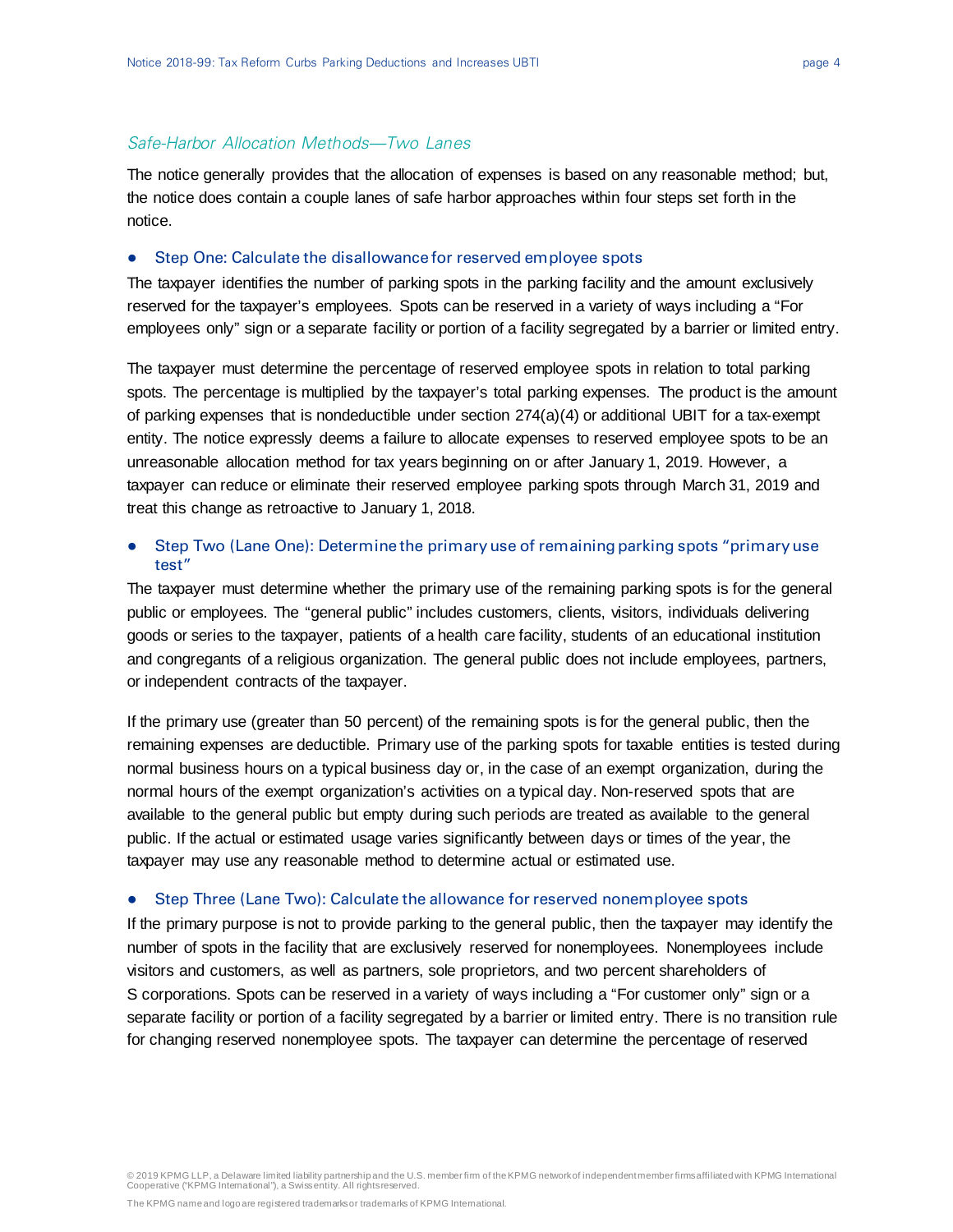nonemployee spots in relation to the remaining total parking spots and multiply that percentage by the remaining parking expenses. The product of that calculation is the amount that is not subject to the section 274(a)(4) disallowance.

#### ● Step Four: Determine remaining use and allocable expenses

If there are any remaining expenses after calculating steps 1-3, the taxpayer must reasonably determine the employee use of the remaining parking spots during normal business hours on a typical day during normal hours and the related expenses allocable to those spots. Methods may include specifically identifying the number of employee spots based on actual or estimated use.

## Safe Harbor Notice Examples

In Example 3 of the notice, a big box retailer has a surface lot next to its business with 500 parking spots for customers and employees with total annual expenses of \$10,000. There are no reserved parking spots for employees and approximately 50 employees park in the lot on a typical day. 300 spots usually remain empty. Under step 1, no amount is specifically nondeductible because there are no reserved employee spots. Under step 2, the primary purposes (450/500 = 90%) of the lot is used for the general public. None of the \$10,000 expenses are subject to disallowance under section 274(a).

Example 4 provides that a manufacturer taxpayer has a surface parking lot and incurs \$10,000 in parking expenses. The lot has 500 parking spaces. There are 25 spots reserved for visitors. Typically 400 employees park in the nonreserved spots. In step one, there are no reserved spots for employees so no amount is allocated to lost deduction. In step 2, the primary purposes is for employee parking (400/500 = 80%) and expenses must be allocated to those spots. In step 3, deductible amounts are allocated to reserved visitor parking  $(25/500 = 5\%)$  for \$500 (\$10,000 x 5%) and the remaining \$9,500 could be subject to disallowance. Under step 4, the taxpayer must reasonably determine the employee use of the remaining parking spots during normal business hours and the expense allocable to employee parking spots.

# Future Regulations

Notice 2018-99 states that the IRS and Treasury intend to publish proposed regulations under sections 274 and 512, and that those proposed regulations will include guidance on the determination of nondeductible parking expenses and other expenses for QTFs and the calculation of increased UBTI attributable to QTFs.

Until the regulatory guidance is issued, taxpayers and tax-exempt organizations that own or lease parking facilities where their employees park may use "any reasonable method" as provided by notice 2018-99 to determine the amount of nondeductible expenses under section 274(a)(4) or the amount of the increase in UBTI under section 512(a)(7).

Also, until those proposed regulations are issued, taxpayers may rely on the guidance in Notice 2018- 99 to determine the amount of nondeductible parking expenses for QTFs under section 274(a)(4) as well as the increase in UBTI under section 512(a)(7).

The KPMG name and logo are registered trademarks or trademarks of KPMG International.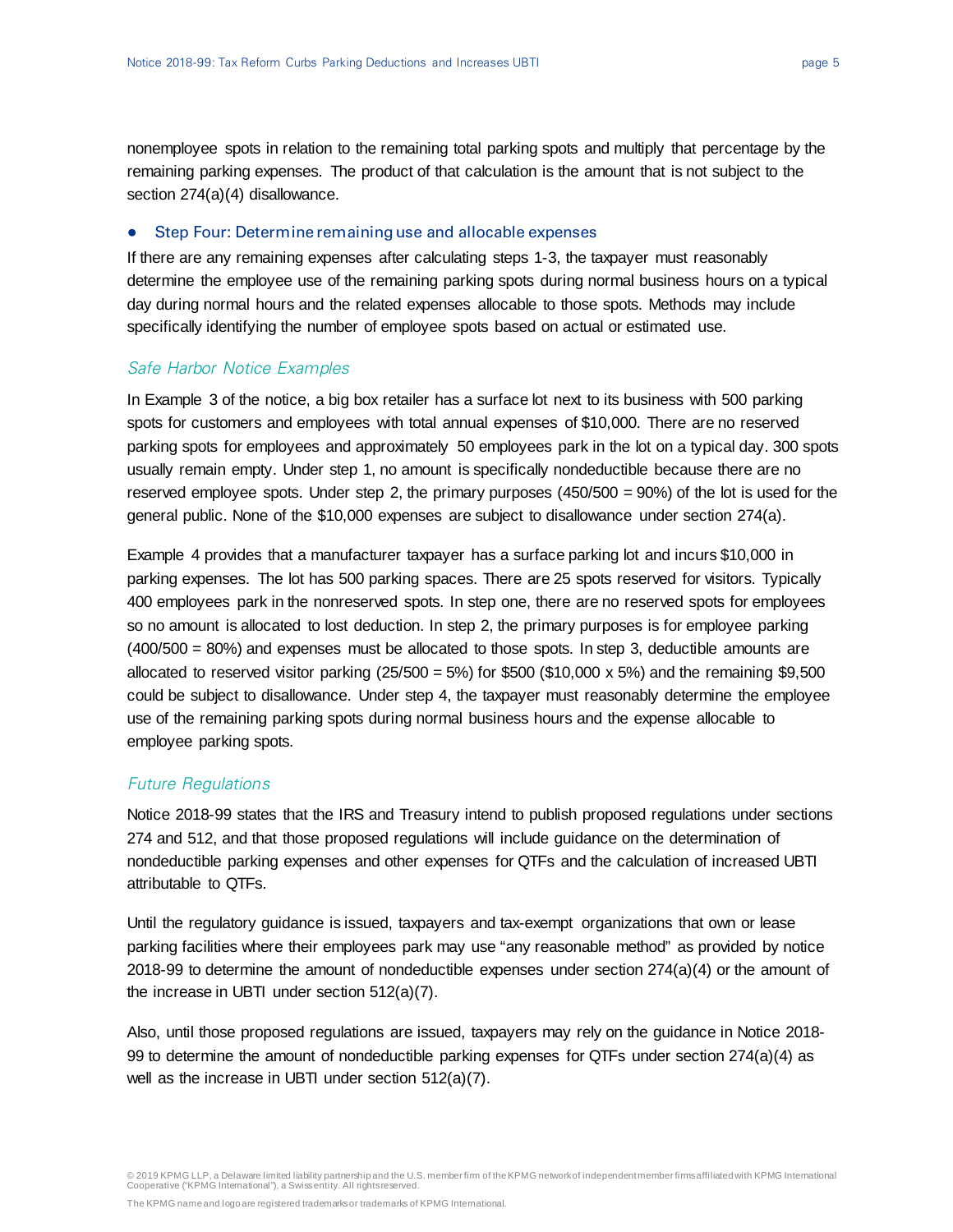# Notice 2018-100

As a practical matter, the broad general public definition in Notice 2018-99 will generally help mitigate the impact for many tax-exempts, particularly houses of worship and universities In addition, Notice 2018-100 provides for certain exempt organizations relief from the estimated tax penalty in 2018 for

parking QTF benefits for those entities that were not previously required to file a Form 990-T or that will not exceed the \$1,000 threshold below which an organization is not required to file a Form 990-T or pay the unrelated business income tax.

# Frequently Asked Questions that Require Clarity

Notice 2018-99 is an initial pass at formulating rules to address qualified parking. However, there are real world scenarios, including the following, which exceed the limits of the notice and require clarity:

- When employees make after-tax payments for parking, the impact under section  $274(a)(4)$  is unclear. There was a request for comments in the notice on the exception under section 274(e)(8) for goods and services sold for fair and adequate consideration, so additional information is likely in future guidance.
- The notice is unclear on how to treat zero value employer-provided parking. Additional guidance or proposed regulations are expected to provide that zero value employer-provided parking is a qualified transportation fringe under section 132(f) and expenses may be nondeductible.
- It is unclear how employers should allocate the total parking expenses in lease and/or ownership scenarios such as when:
	- − Expenses are commingled (security for a building and parking, lighting, etc.)
	- − The lease fails to allocate to a parking facility
	- The lease allocates zero to the parking facility
- The notice does not addressed mixed use parking scenarios where there may be parking spaces available to several unrelated business when employees of the businesses in total may exceed the 50 percent threshold, but the available public spaces exceed each separate businesses' employees. For example, a business may be one of six that occupy a plaza with 100 parking spots. Each business has 10 employees parking in the lot in unreserved spots for a total of 60 parking spaces occupied by employees, leaving 40 spaces available to the public. Although the total parking spaces cumulatively are not primarily for the general public, the public spaces available (40) substantially exceeds each separate businesses' employees utilizing the lot. Additional guidance is needed to pragmatically address this common scenario when it also is extremely difficult to obtain facts beyond one's own business.
- The notice does not address how to treat business use parking (employer-provided vehicles, non-personal use vehicles), in the safe harbor four-step calculation.